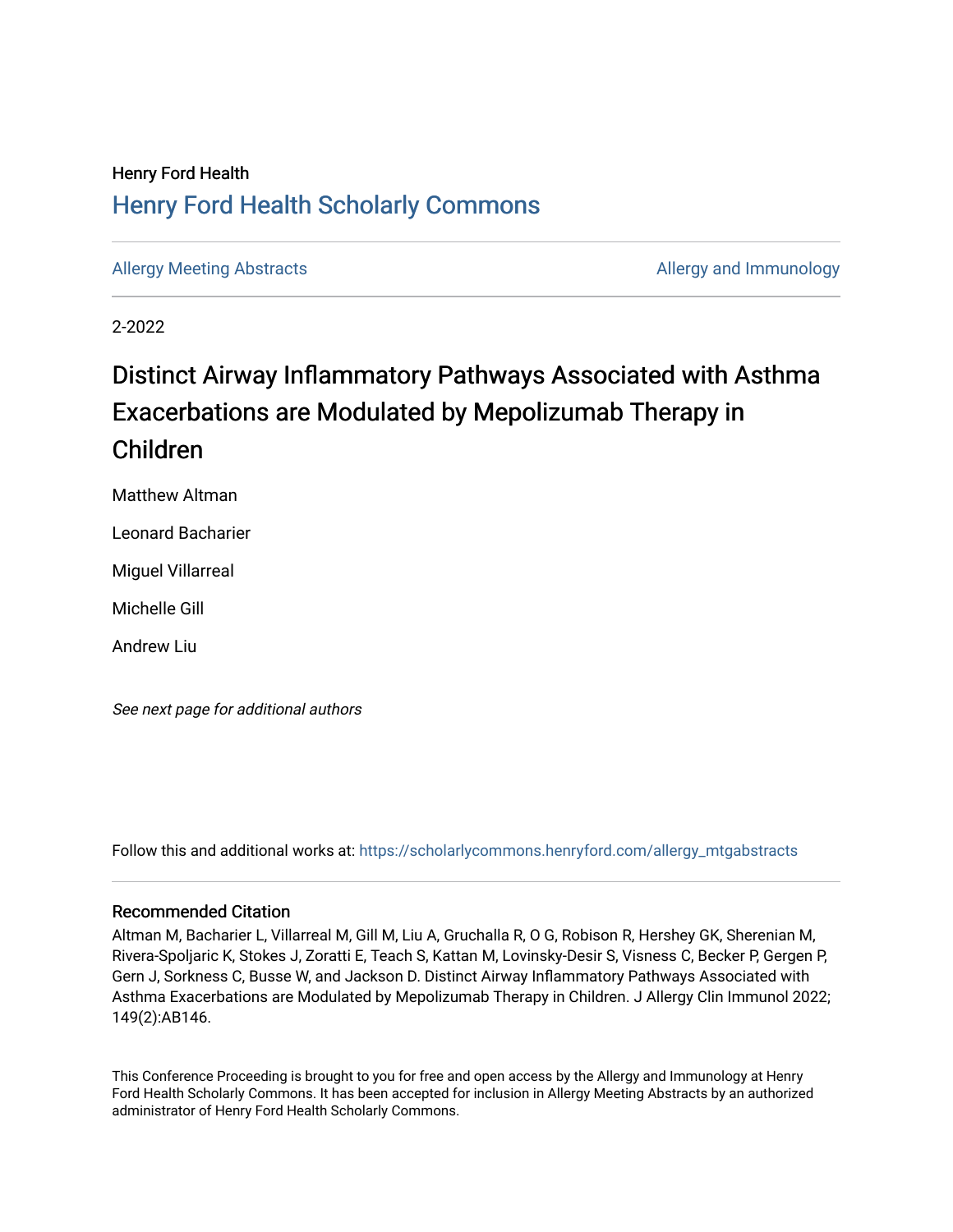#### Authors

Matthew Altman, Leonard Bacharier, Miguel Villarreal, Michelle Gill, Andrew Liu, Rebecca Gruchalla, George O, Rachel Robison, Gurjit Khurana Hershey, Michael Sherenian, Katherine Rivera-Spoljaric, Jeffrey Stokes, Edward M. Zoratti, Stephen Teach, Meyer Kattan, Stephanie Lovinsky-Desir, Cynthia Visness, Patrice Becker, Peter Gergen, James Gern, Christine Sorkness, William Busse, and Daniel Jackson